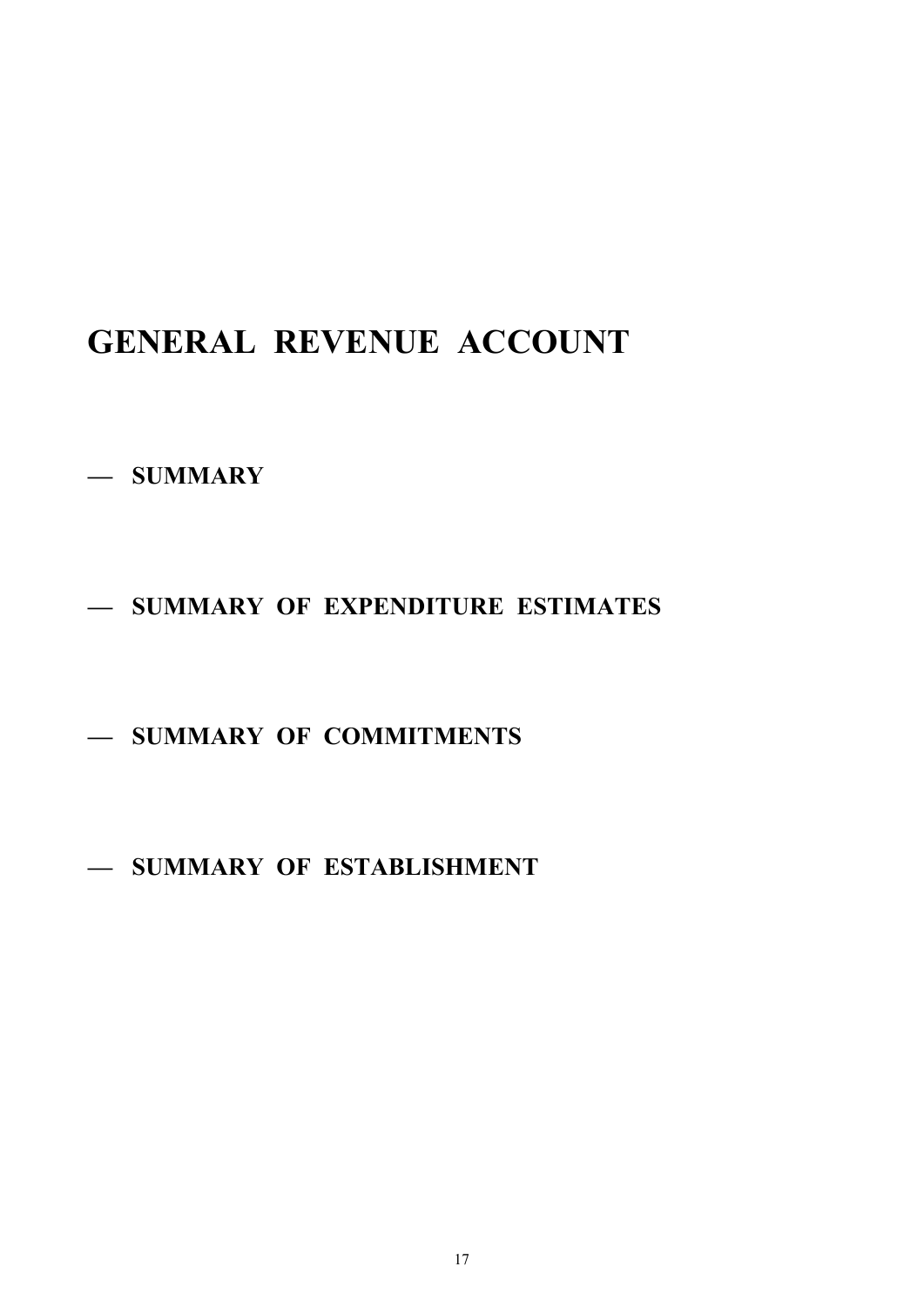#### **Background**

The General Revenue Account is the main operating account through which the Government's finances are controlled. The following tables summarise the estimates for 2022–23 and set these estimates in a historical context.

|                                         |                  | Actual        | Revised<br>Estimate | <b>Estimate</b> |               |               |
|-----------------------------------------|------------------|---------------|---------------------|-----------------|---------------|---------------|
|                                         | $2017 - 18$      | $2018 - 19$   | $2019 - 20$         | $2020 - 21$     | $2021 - 22$   | $2022 - 23$   |
|                                         | $\mathbb{S}_{m}$ | $\mathbf{Sm}$ | $\mathbb{S}_{m}$    | $\mathbf{\S}$ m | $\mathbf{Sm}$ | $\mathbf{Sm}$ |
| Opening Balance                         | 563,395          | 628,253       | 712,454             | 668,104         | 464,729       | 372,569       |
| Revenue                                 | 444,331          | 464,949       | 436,338             | 463,134         | 484,400       | 500,798       |
| Expenditure                             | 375,123          | 438,148       | 528,614             | 725,032         | 600,196       | 692,074       |
| Surplus/(Deficit) before Fund Transfers | 69,208           | 26,801        | (92, 276)           | (261,898)       | (115,796)     | (191, 276)    |
| Net Transfers (to)/from Funds           | (4,350)          | 57,400        | 47,926              | 58,523          | 23,636        | 94,229        |
| Surplus/(Deficit) after Fund Transfers  | 64,858           | 84,201        | (44,350)            | (203, 375)      | (92,160)      | (97, 047)     |
| Closing Balance                         | 628,253          | 712,454       | 668,104             | 464,729         | 372,569       | 275,522       |

#### **Movement of the Account**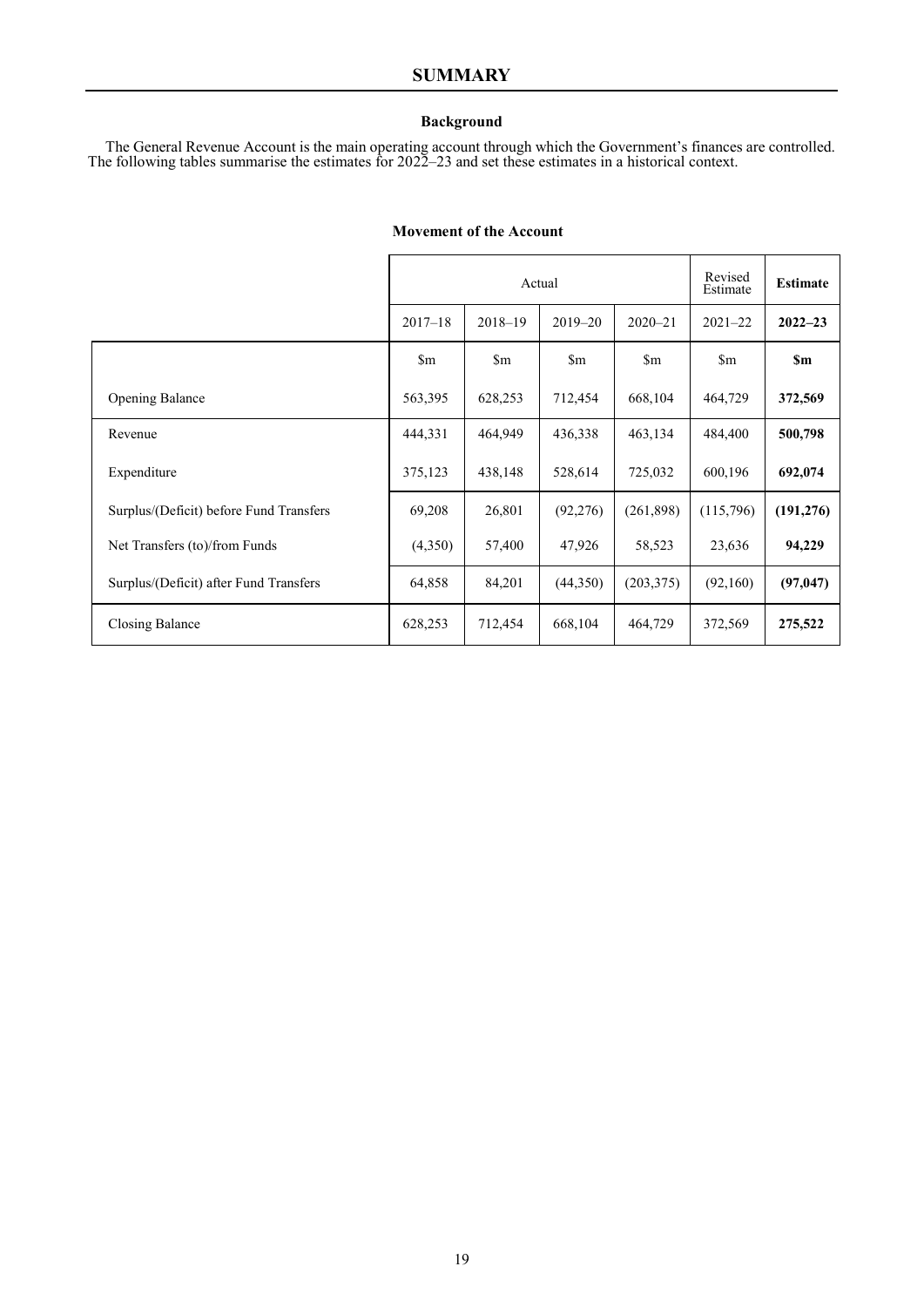## **SUMMARY**

## **Revenue Analysis**

|                                             | Actual      |                |             |                |                 |                |                 |                |             | Revised<br>Estimate |             | <b>Estimate</b> |  |
|---------------------------------------------|-------------|----------------|-------------|----------------|-----------------|----------------|-----------------|----------------|-------------|---------------------|-------------|-----------------|--|
|                                             | $2017 - 18$ |                | $2018 - 19$ |                | $2019 - 20$     |                | $2020 - 21$     |                | $2021 - 22$ |                     | $2022 - 23$ |                 |  |
|                                             | Sm          | $\frac{0}{0}$  | \$m         | $\frac{0}{0}$  | \$ <sub>m</sub> | $\frac{0}{0}$  | \$ <sub>m</sub> | $\frac{0}{0}$  | <b>Sm</b>   | $\frac{0}{0}$       | <b>Sm</b>   | $\frac{0}{0}$   |  |
| <b>Operating Revenue</b>                    |             |                |             |                |                 |                |                 |                |             |                     |             |                 |  |
| <b>Internal Revenue</b>                     |             |                |             |                |                 |                |                 |                |             |                     |             |                 |  |
| Earnings and profits tax                    | 208,729     | 47             | 236,353     | 51             | 214,119         | 49             | 220,818         | 48             | 243,000     | 50                  | 251,120     | 50              |  |
| Stamp duties                                | 95,173      | 21             | 79,979      | 17             | 67,198          | 15             | 89,045          | 19             | 101,000     | 21                  | 113,000     | 23              |  |
| Bets and sweeps tax                         | 21,959      | 5              | 22,194      | 5              | 22,012          | 5              | 20,877          | $\overline{4}$ | 25,200      | 5                   | 25,800      | 5               |  |
| Air passenger departure tax                 | 2,737       | $\mathbf{1}$   | 2,881       | $\mathbf{1}$   | 2,347           | $\mathbf{1}$   | 101             |                | 65          |                     | 278         |                 |  |
|                                             | 328,598     | 74             | 341,407     | 74             | 305,676         | 70             | 330,841         | 71             | 369,265     | 76                  | 390,198     | 78              |  |
| Utilities, Fees and Charges                 | 20,266      | 5              | 20,668      | $\overline{4}$ | 16,028          | $\overline{4}$ | 13.959          | 3              | 15,772      | 3                   | 16,585      | 3               |  |
| <b>General Rates</b>                        | 22,203      | 5              | 17,167      | $\overline{4}$ | 20,980          | 5              | 19,044          | $\overline{4}$ | 19,056      | 4                   | 18,982      | 4               |  |
| <b>Duties</b>                               | 10,701      | $\overline{2}$ | 10,636      | 2              | 11,391          | $\overline{2}$ | 11,852          | $\overline{3}$ | 12,394      | $\mathbf{3}$        | 12,837      | 3               |  |
| Motor Vehicle Taxes                         | 8,594       | $\overline{2}$ | 9,432       | 2              | 7,219           | $\overline{2}$ | 6,594           | $\mathbf{1}$   | 6,773       | $\mathbf{1}$        | 6,773       | 1               |  |
| Other Revenue                               | 52,397      | 12             | 55,106      | 12             | 72,560          | 16             | 77,015          | 17             | 58,541      | 12                  | 49,146      | 10              |  |
| <b>Total Operating Revenue</b>              | 442,759     | 100            | 454,416     | 98             | 433,854         | 99             | 459,305         | 99             | 481,801     | 99                  | 494,521     | 99              |  |
| <b>Capital Revenue</b>                      | 1,572       |                | 10,533      | $\overline{2}$ | 2,484           | $\mathbf{1}$   | 3,829           | $\mathbf{1}$   | 2,599       | $\mathbf{1}$        | 6,277       | $\mathbf{1}$    |  |
| <b>Total Revenue</b>                        | 444,331     | 100            | 464,949     | 100            | 436,338         | 100            | 463,134         | 100            | 484,400     | 100                 | 500,798     | 100             |  |
| <b>Transfers from Funds</b>                 |             |                | 80,000      |                | 55,000          |                | 84,000          |                | 35,000      |                     | 100,000     |                 |  |
| <b>Total including Transfers from Funds</b> | 444,331     |                | 544,949     |                | 491,338         |                | 547,134         |                | 519,400     |                     | 600,798     |                 |  |